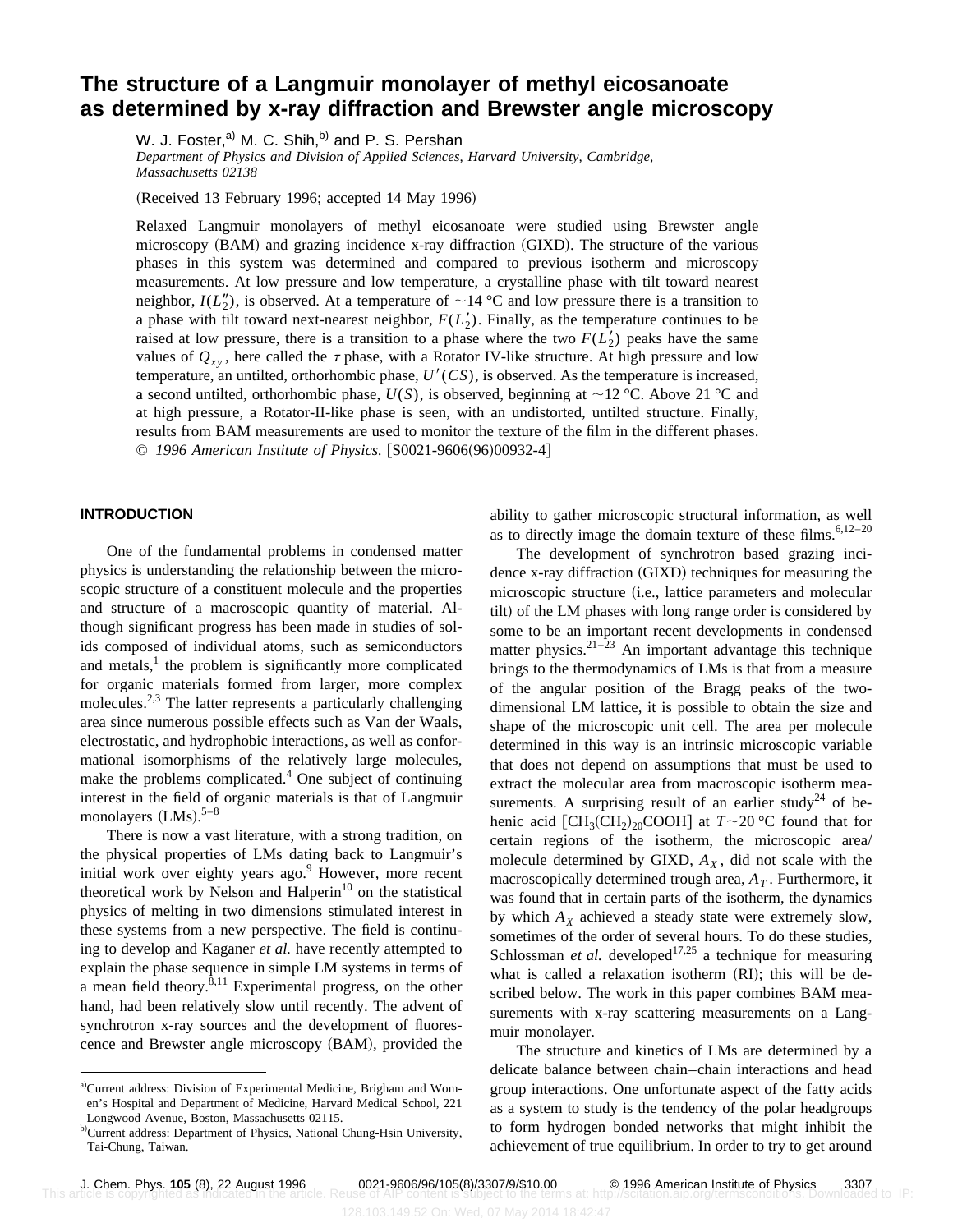this problem, the present series of measurements was conducted on methyl eicosanoate  $[CH<sub>3</sub>(CH<sub>2</sub>)<sub>18</sub>COOCH<sub>3</sub>]$ , the methyl ester of the saturated fatty acid, eicosanoic acid. Replacement of the proton on the acid group with the methyl group reduces hydrogen bonding between molecules. Earlier relevant studies of Langmuir monolayers of esters are those of E. Stenhagen<sup>26</sup> and M. Lundquist.<sup>27</sup>

## **EXPERIMENT**

Measurements of surface pressure  $(\pi)$  area isotherms on LM systems are usually conducted by compressing the film at a fixed rate.  $8,23,26,28-30$  Unfortunately, there are situations when the LM exhibits long relaxation times and, unless the compression rate is uncommonly slow, it is unlikely that the measured isotherm will correspond to thermal equilibrium.24,25,31–34 To circumvent this problem, isotherms are performed, in this study, using the relaxation technique,<sup>24,25,35</sup> in which  $\pi$  is allowed to relax between small sequential compressions of the macroscopic area per molecule,  $A_T$ . Typical compression steps are  $1/4$   $\text{\AA}^2/\text{mol}$ . The relaxation time between compressions is determined by monitoring  $\pi$  as a function of time following each incremental compression. The next incremental compression is not made until five measurements are within some predetermined small value,  $\epsilon$ , of each other. The  $\epsilon$  and time between measurements are selected to insure that the film is relaxed (typically, time=60 sec and  $\epsilon$ =0.015 dynes/cm). Only after  $\pi$  has relaxed is the film again compressed. This cycle of compressing and monitoring is continued throughout the entire isotherm.

The BAM, $^{13}$  used in these measurements, was custom made. It consists of a double walled cell that is sealed using o-rings. An Omnichrome argon-ion laser was used to illuminate the sample at a typical power of 100 mW ( $\lambda$ =488 nm). Convection caused by laser heating of the trough was avoided by building a recess in the bottom of the trough into which the laser heat could be dissipated. The recess was then filled with a quartz spacer to insulate the water in the trough from the optical absorber.

The apparatus used to conduct the x-ray diffraction measurements has been described previously.<sup>25,35</sup> It consists of the Harvard–Brookhaven liquid surface spectrometer on beamline x22b at Brookhaven's National Synchrotron Light Source and a Braun Position-Sensitive Detector. The inplane resolution is defined by a  $2\times10^{-3}$  mradian Soller slit, yielding an in-plane resolution of  $\Delta Q_{xy}$ =0.005 Å<sup>-1</sup> at a wavelength of 1.55 Å. The flux incident on the sample was typically  $10^9$  photons/cm<sup>2</sup>/sec.

In this paper, a double notation is used to describe the LM phases: The first notation is based on that used to describe the symmetry of the ordered liquid crystal phases17,20,25,36 and will be easier to interpret, at least for some readers, than the second notation that is more traditional to the field. $37$  Structures observed here that have been observed previously in Langmuir monolayers include the  $F(L'_2)$  phase, in which the alkane chains are tilted towards their next nearest neighbor and the  $I(L_2'')$  phase, where the



FIG. 1.  $\pi$ -*T* phase diagram of a Methyl Eicosanoate. The phases are represented as follows:  $\square - I(L_2^{\prime\prime}), \bigcirc F(L_2^{\prime}), \bigcirc F(-\tau, \times -U^{\prime}(CS), \bigcirc F(U(S), \bullet)$ #—*R*(*LS*). The solid lines represent phase boundaries. In the case of the  $U'(CS) - U(S) - R(LS)$  transitions, the shaded regions represent observed limits of coexistence due to supercooling or superheating.

alkane chains are tilted toward the nearest neighbor. Untilted phases include the *U*(*S*) phase, a distorted hexagonal, the  $U'(CS)$ , also a distorted hexagonal but with a larger lattice, and the *R*(*LS*), which possesses a rotator II structure.

## **X-RAY DIFFRACTION**

The points shown on the  $\pi$ –*T* phase diagram illustrated in Fig. 1 represent a summary of the observations made on a methyl eicosanoate LM.

There are six observed phases, of which three have no measurable tilt of the alkane chains. These same three untilted phases are seen in many long-chained surfactant systems.<sup>16,38,39</sup> The phases labeled  $U'(CS)$  and  $U(S)$  possess untilted, orthorhombic structures that differ primarily in the area of the unit cell.  $R(LS)$  is a Rotator-II-like phase in



FIG. 2. Peak positions vs temperature in the vicinity of the  $U'(CS)$ /  $U(S)/R(LS)$  phase transitions at  $\pi \sim 15$  dynes/cm. The symbols represent:  $\times-U'(CS)$ ,  $\blacklozenge-U(S)$ , and  $\#$ —*R*(*LS*).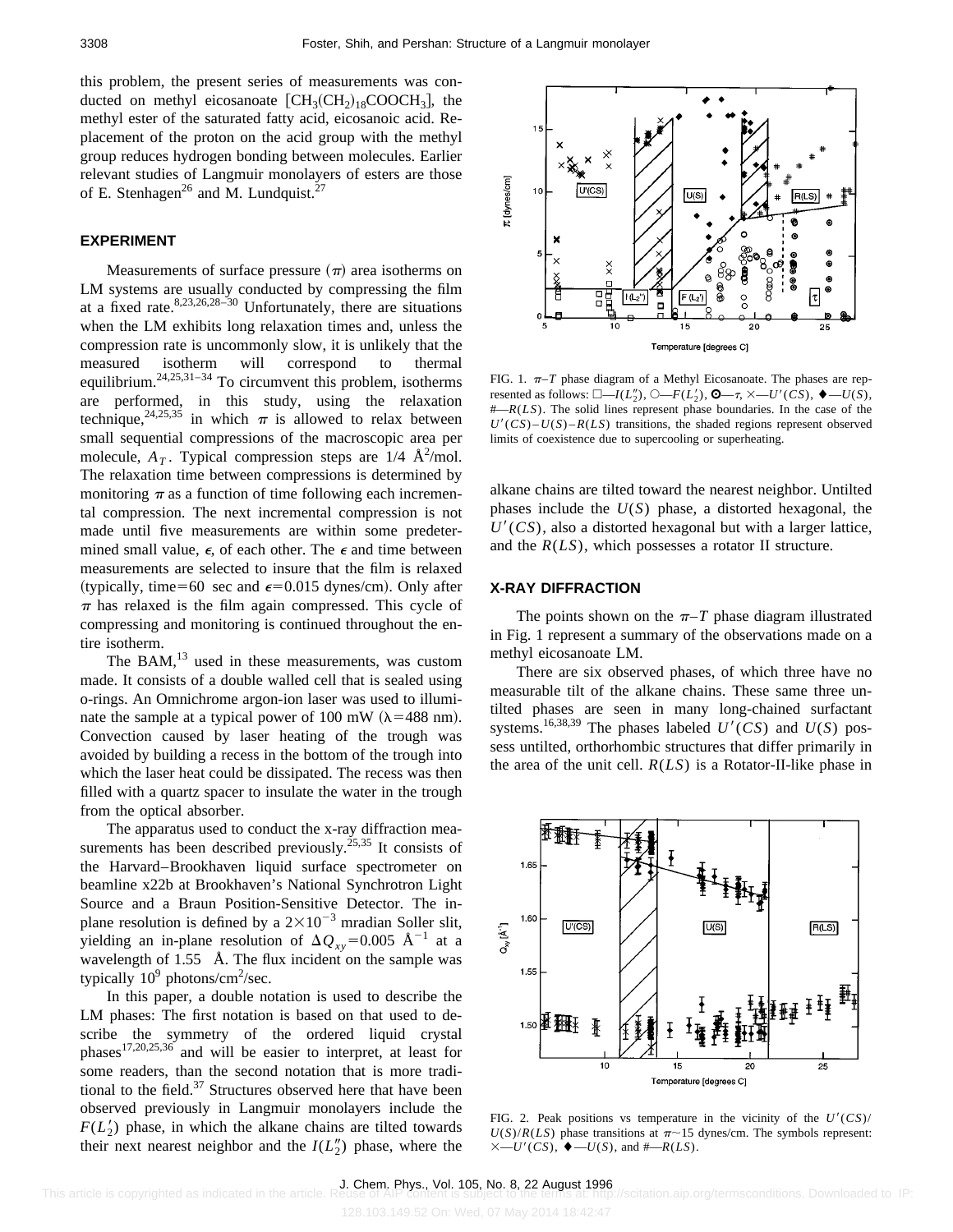

FIG. 3. Diffraction peaks in the  $I(L_2'')$ ,  $F(L_2')$ ,  $\tau$ , and  $U'(CS)$  phases. In the  $I(L_2'')$  phase, the peak at  $Q_{xy} \sim 1.49 \text{ Å}^{-1}$  is out of plane. In the  $F(L_2')$  phase, the peak at  $Q_{xy}$  ~ 1.55 Å<sup>-1</sup> is the higher  $Q_z$  peak. Both first and second order diffraction peaks are shown for the *U'(CS)* phase.

which the unit cell is hexagonal. The temperature dependence of the in-plane momentum transfer, corresponding to Bragg peaks associated with these three phases at  $\pi \sim 15$ dynes/cm, is illustrated in Fig. 2.

It should be noted that over a small range of temperatures, peaks characteristic of both the  $U'(CS)$  and the  $U(S)$ phases were observed simultaneously. The possibility of identifying this overlapping region as an additional phase of monoclinic symmetry is discounted by the fact that the unit cell area would be 17.6  $\AA^2$ , much smaller than the 18.9  $\AA^2$ seen in bulk alkanes. If the peak at  $Q_{xy}$ =1.676 Å<sup>-1</sup> is identified as the (1,0) peak and the peak at  $Q_{xy} = 1.498 \text{ Å}^{-1}$  as the  $(0,1)$  peak, then the observation of the second order  $(1,1)$  $(Q_{xy} = 2.809 \text{ Å}^{-1})$  and  $(-1,2) (Q_{xy} = 2.492 \text{ Å}^{-1})$  peaks in the  $U'(CS)$  phase indicates a relatively high degree of order. See Fig. 3.

 $I(L_2'')$  and  $F(L_2')$  possess orthorhombic structures that differ primarily in the direction of the tilt.  $I(L_2^{\prime\prime})$  is tilted toward the nearest neighbor and  $F(L'_2)$  is tilted toward the next nearest neighbor. For  $\pi$ <0.5 dynes/cm, the momentum transfer, corresponding to Bragg peaks of the  $I(L_2'')$  phase are  $(Q_{xy}, Q_z) = (1.47 \pm 0.02 \text{ \AA}^{-1}, 0.28 \pm 0.03 \text{ \AA}^{-1})$  and  $(1.68$  $\pm 0.02$  Å<sup>-1</sup>, 0) independent of temperature. This is identified as the  $I(L_2^{\prime\prime})$  phase because its symmetry and x-ray area are similar to those of the  $I(L_2'')$  phase in the fatty acids.<sup>8,23,24,40</sup> The alkane chains are tilted toward the nearest neighbor position, as can be deduced<sup>21,41</sup> from the peak positions, and the diffraction peaks are resolution limited. As indicated by the tilt data shown in Fig. 4, at slightly higher pressures, the peak positions have only a slight temperature and pressure dependence.

At lower pressures, the observed tilted phases labeled

This phase is sensitive to radiation exposure and after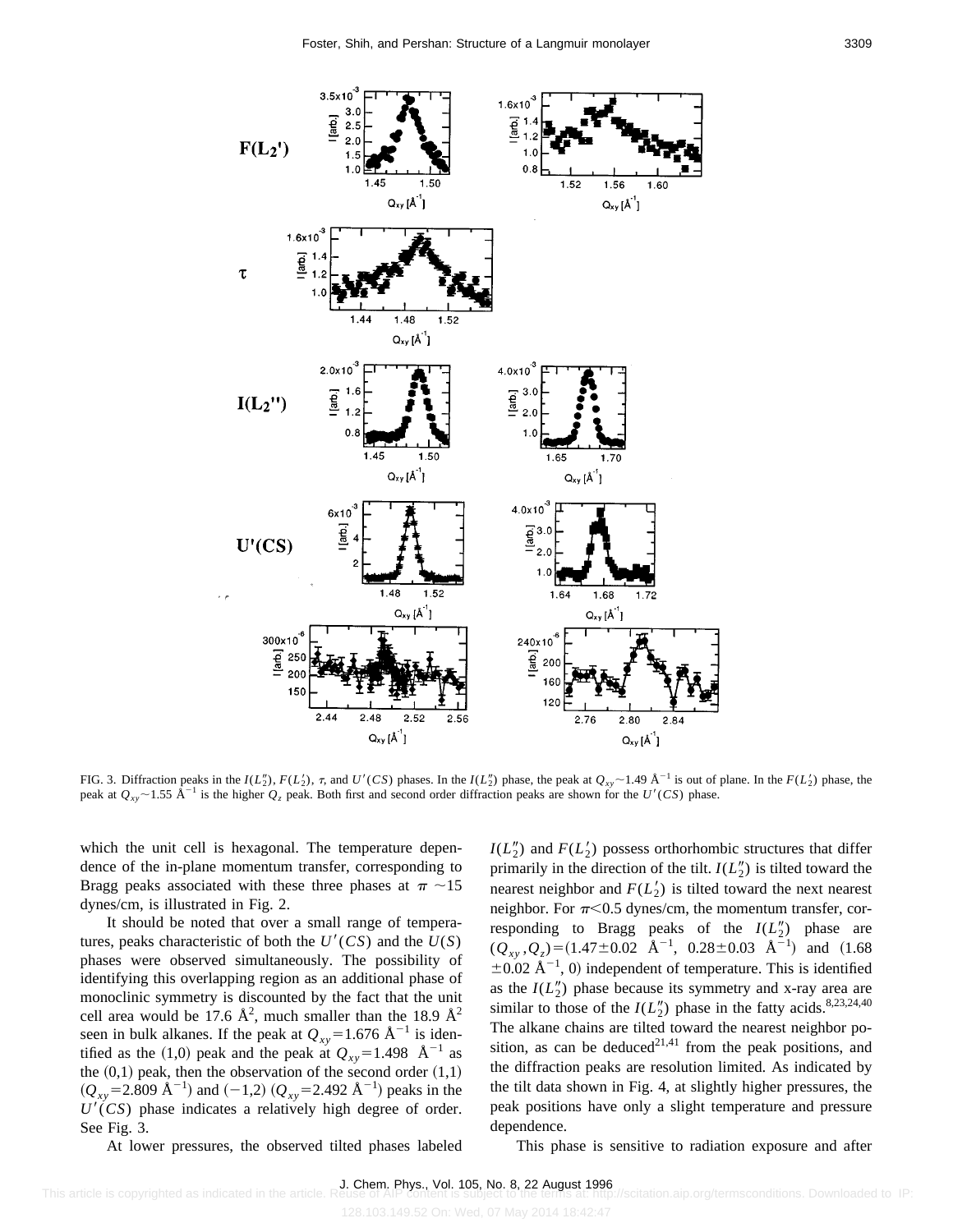

FIG. 4. Typical pressure dependence of the molecular tilt in the  $I(L_2'')$  and  $F(L'_2)$  phases.

exposure at one fixed position at a flux rate of  $10^8$ photons/s-mm<sup>2</sup> for approximately one hour the molecules become untilted. To reduce the x-ray dose that any film received, the radiation was limited by blocking the beam during the periods when the film was relaxing. The effect of radiation exposure on phase boundary positions was studied by comparing isotherms for which the x-ray beam illuminated the sample for variable periods with others for which the flux impinging on the sample was constant throughout the isotherm. Whenever the exposure exceeded approximately one hour at this exposure rate, isotherm data was not reproducible.

Upon warming the film at low pressure  $(\pi<2.5 \text{ dynes})$ cm), there is a transition to a phase tilted toward next-nearest neighbor [the  $F(L'_2)$  phase] at  $\sim$  14 °C. As shown by the data in Fig. 5, both of the diffraction peaks of this phase are out of the plane of the surface with  $Q_z$  values of approximately 0.4 and 0.2  $\AA^{[1]}$ . The pressure dependence of the mean molecular tilt extracted from the position of the diffraction peaks<sup>25,40,41</sup> is shown in Fig. 4. As can be seen from Fig. 4, the pressure dependence of the tilt in the  $F(L'_2)$  phase is considerably stronger than in the  $I(L_2'')$  phase, for which the tilt is essentially independent of pressure. Radiation damage was also observed for the  $F(L'_2)$  phase, in that the peaks at the higher  $Q_z$  value fade with increasing dose [similar to the  $I(L_2'')$ phase]. However, the peak at lower  $Q<sub>z</sub>$  was essentially unchanged.

Others have concluded that the  $F(L'_2)$  phase is hexatic.<sup>6</sup> Although the broad lineshapes for the  $F(L'_2)$  data shown in Fig. 3 support this identification, the data taken in this study are not sufficient to independently identify this as a hexatic phase. Nevertheless, the results are consistent with it being hexatic. Below, interpretation of BAM images, taken of macroscopic  $I(L_2'')$  domains formed on cooling from the  $F(L_2')$ phase, will be based upon this idea.

As the temperature is raised above 22 °C, (for  $\pi$ <9 dynes/cm) the two peaks shift their in-plane positions,  $Q_{xy}$ , until they merge (see Fig.  $5$ ). The combination of a single



FIG. 5. The in-plane and out-of-plane momentum transfer for  $\pi$  between 4 and 5 dynes/cm as a function of temperature.  $F(L'_2)$  is indicated by  $\bigcirc$ (lower peak) and  $\bullet$  (upper peak) and  $\tau$  by #.

peak along  $Q_{xy}$  and the maximum intensity at  $Q_z \neq 0$  implies a phase transition from the  $F(L'_2)$  phase to a hexagonal, Rotator IV-like phase $42$  in which the molecular chains are tilted with respect to the surface normal. For discussion, we refer to this as the  $\tau$  phase.

One advantage of taking diffraction data simultaneously with a relaxation isotherm is that the system can be represented in terms of the microscopic variables  $\pi$  and the x-ray area,  $A_X$ , (as opposed to the less reliable ratio between the macroscopic trough area,  $A_T$ , and the number of deposited molecules). Figure 6 provides such a diagram. In Fig. 7, the tilt and surface pressure are shown as a function of  $A_X$  for all of the data in the  $I(L_2'')$  and  $F(L_2')$  phases indicated in Fig. 6. Viewed in this way, one can see that within each phase the molecular tilt is primarily a function of x-ray area, regardless of temperature.

# **BREWSTER ANGLE MICROSCOPY**

In many cases, the identification of phase transitions and the distinction between similar phases is facilitated by supplemental optical microscope techniques.<sup>6,43-53</sup> In the present context, BAM observations have proven useful in providing additional information on the  $I(L_2'')$  to  $F(L_2')$  transition as well as on the texture of the film. For example, Fig. 8 contains images that show compression of a film deposited in the  $I(L_2^{\prime\prime})$  phase at  $T=5$  °C and low density. The monolayer is clearly inhomogeneous and it is clear how compression squeezes out the dark areas of low density.

Figure 9 illustrates another interesting phenomenon. The image in Fig.  $9(a)$  corresponds to an inhomogeneous film, like that in Fig. 8, which was deposited at low temperature in the  $I(L_2'')$  phase. It appears isotropic, except for dark regions of a gaseous phase. On the other hand, if the film is deposited in the higher temperature  $F(L'_2)$  phase and then cooled into the  $I(L_2'')$  phase, the texture, shown in Fig. 9(b), is observed. In both cases, diffraction measurements revealed identical tilted  $I(L_2'')$  structures.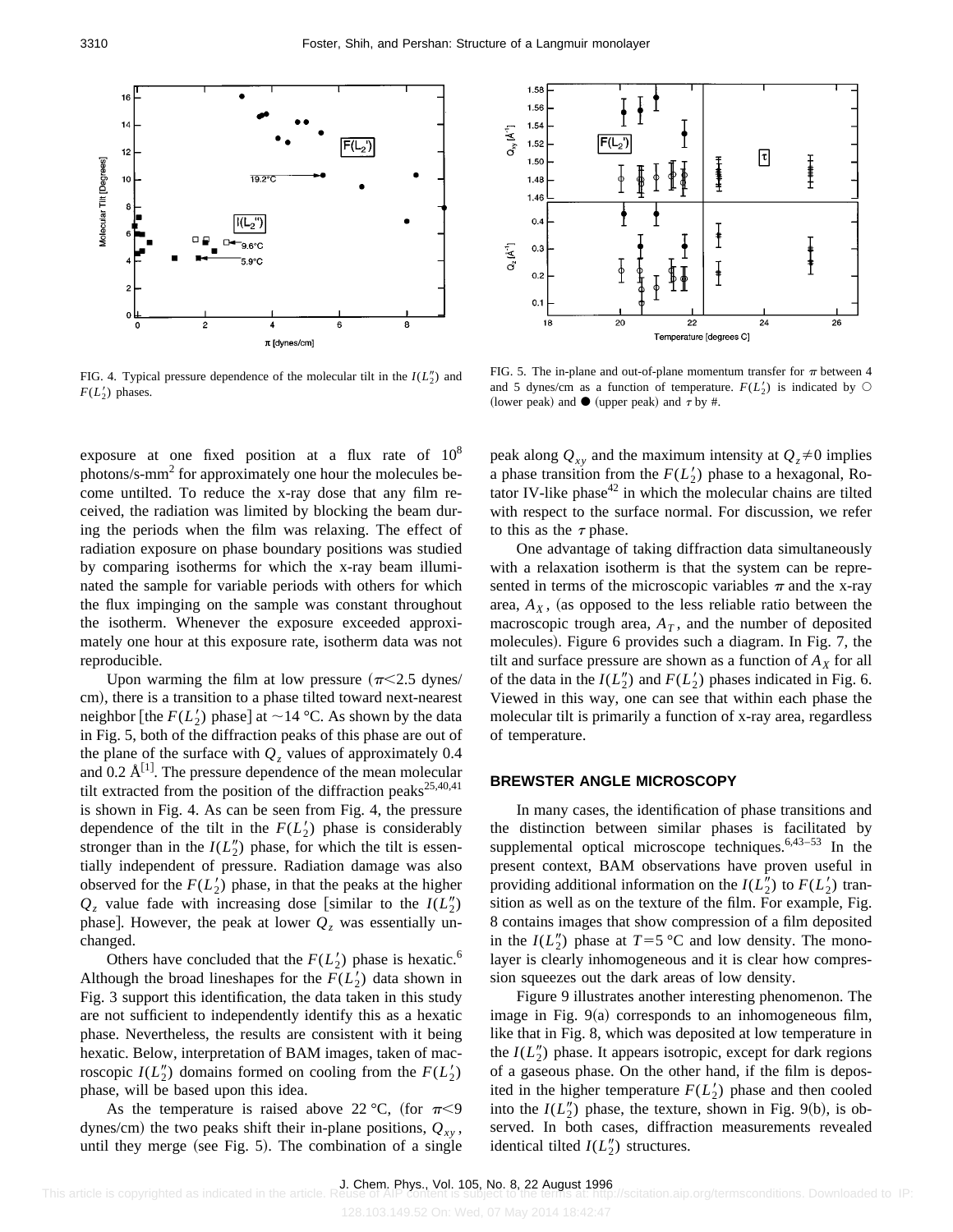

FIG. 6. The phase diagram of methyl eicosanoate in terms of the full, relaxed surface pressure,  $\pi$  and the x-ray determined area per molecule  $A_X$ . The points where the different phases were observed are shown as:  $\square$ - $I(L''_2)$ ,  $\bigcirc$  -*F*( $L'_2$ ),  $\bigcirc$  -*T*,  $\blacksquare$ -*U'*(*CS*),  $\blacklozenge$ -*U*(*S*), #-*R*(*LS*). The solid lines represent phase boundaries. In the case of the  $U'(CS) - U(S) - R(LS)$ transitions, the cross-hatched areas represent observed limits of coexistence due to supercooling or superheating. Typical isotherms are shown by dashed lines.

The differences are suspected to be due to the manner in which the monolayer is formed. For example, on deposition at low temperature and low density, the  $I(L_2^{\prime\prime})$  domains form through a homogeneous nucleation and growth process that results in multiple microscopic two-dimensional crystals. In contrast, the higher temperature  $F(L'_2)$  phase is thought to be a more fluid hexatic mesophase.<sup>8</sup> It can be argued that larger, macroscopic domains can grow by a grain coarsening process in the fluid phase. The  $I(L_2'')$  domains that form on slow cooling from the  $F(L'_2)$  should be larger. This is what is observed.

The changes in texture observed on warming a monolayer deposited in the  $I(L_2'')$  phase at low temperature into the  $F(L'_2)$  phase is shown in Fig. 10. There is some faint but



FIG. 7. The molecular tilt and surface pressure for the  $F(L'_2)$  and  $I(L''_2)$ phases as a function of the x-ray unit cell area,  $A_X$ .

observable coarsening of the film homogeneity between the images at 12.5 °C and 14.5 °C that corresponds to the transition from the  $I(L_2'')$  to the  $F(L_2')$  phase. This is followed by a more dramatic textural change to the image at 23.5 °C that corresponds to the  $\tau$  phase. The images of the  $\tau$  phase show

larger domains than those of the  $F(L'_2)$  phase, along with various shades of gray that indicate that this phase is also tilted. It should be noted that the textures of the untilted phases are much more uniform than that of the  $\tau$  phase.

#### **ISOTHERMS**

In contrast to the fatty acid system studied earlier,  $24$  the isotherms of the methyl ester show none of the irreproducible features that were present in relaxation isotherms of the acids. The temporal sequence for a typical isotherm is shown in Fig. 11. The trend of short relaxations at large areas and longer relaxations at smaller areas, visible here, was observed throughout the study. This trend has been explained previously.<sup>24</sup> At large area, the film is made up of islands of molecules in coexistence with a gaseous phase. As the area is reduced and the islands are squeezed together, relaxation effects are dominated by local shape changes necessitated by the points where islands come into contact. These are necessarily more rapid than macroscopic, nonlocal grain boundary relaxations that become required as the molecular density saturates. Significant compression beyond saturation requires some removal of molecules from the surface. In contrast to the case of fatty acids, for which the compression past saturation leads to monolayer collapse and  $\pi$  decaying to zero, it is shown in Fig. 12 that, for the present system, the  $\pi$  of the saturated monolayer appears to be stable. This probably indicates thermodynamic equilibrium with either a multilayer phase or some other three dimensional phase.

This result is consistent with a measurement, conducted as part of this study, of the equilibrium spreading pressure,  $\pi_{\text{esp}}$ , (the surface pressure when a crystal of bulk is placed in contact with the water surface) of 14 dynes/cm at 30  $^{\circ}$ C. For fatty acids of comparable chain lengths,  $\pi_{\text{esp}}$  was immeasurably small. Also consistent with this is the fact that, unlike in the fatty acid films, 3D crystallites are not observed after the pressure saturates.

## **INTERPRETATION**

The most relevant earlier study of an ester monolayer is that of Stenhagen,<sup>26</sup> in which a phase diagram was derived from only isotherms. Lundquist<sup>27</sup> later extended this research using isotherms to map out the phase diagram of the ethyl esters. Isotherm measurements were supplemented by measurements of surface pressure vs temperature at fixed area. With this data, the Clasius–Claperyon relation was invoked to calculate the enthalpy accompanying the observed transitions. The phase diagram that has been determined in this study shows a similar topology to the diagram presented in the work of Lundquist, $27$  which only differs from diagrams presented by Bibo,<sup>54</sup> and Stenhagen<sup>26</sup> in some regions of low surface pressure. Some of these differences are not particularly surprising since without some sort microscopic probe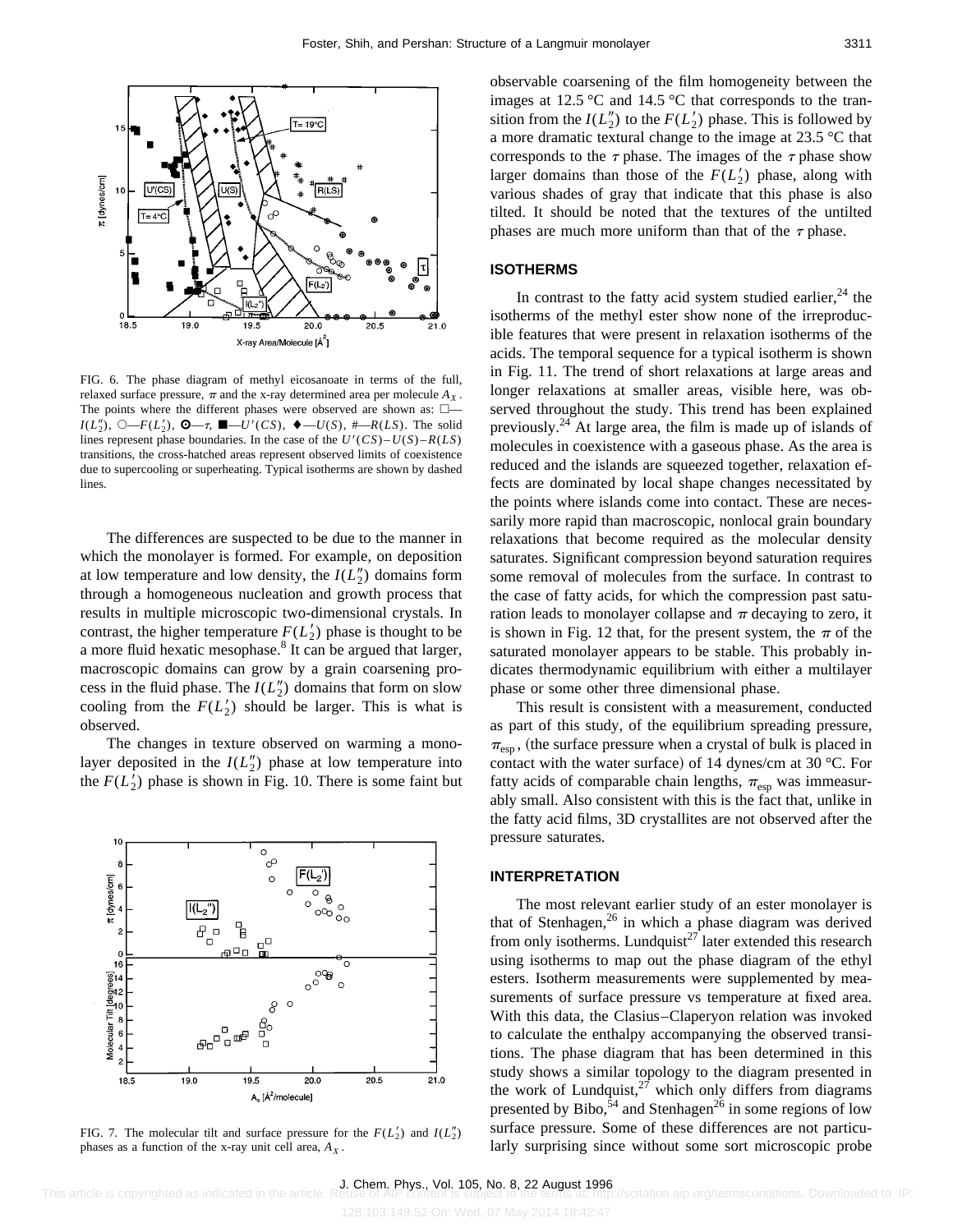

FIG. 8. BAM pictures showing compression of the  $I(L_2^{\prime\prime})$  phase at  $T=4.97\degree$ C and low  $\pi$ . Note that the free area is squeezed out as the film is compressed [from  $(A)$  to figure  $(C)$ ].

the relation between tilt and near neighbor direction must be indirect. Using only isotherm measurements, Lundquist ascribed the same symmetry to the phases as has been determined here, although with no reason given for that particular identification. Bibo performed a miscibility study of ethyl eicosanoate and docosanoic acid and concluded that the high

temperature, low pressure phase is tilted toward nearest neighbor. Finally, Stenhagen concluded, on the basis of isotherm measurements, that the low temperature, low pressure phase is  $U'(CS)$  and the high temperature, low pressure phase is tilted toward nearest neighbor. It should be noted that this investigation was conducted on the methyl esters,



FIG. 9. BAM pictures showing the structure of the  $I(L_2'')$  phase produced by spreading  $(A)$  vs cooling spread film  $(b)$ . The film on the left is spread at 5 °C, the film on the right (with the camera iris visible) was spread at 25 °C and cooled to 5 °C. Both images have been scaled to correct for the geometry of the microscope.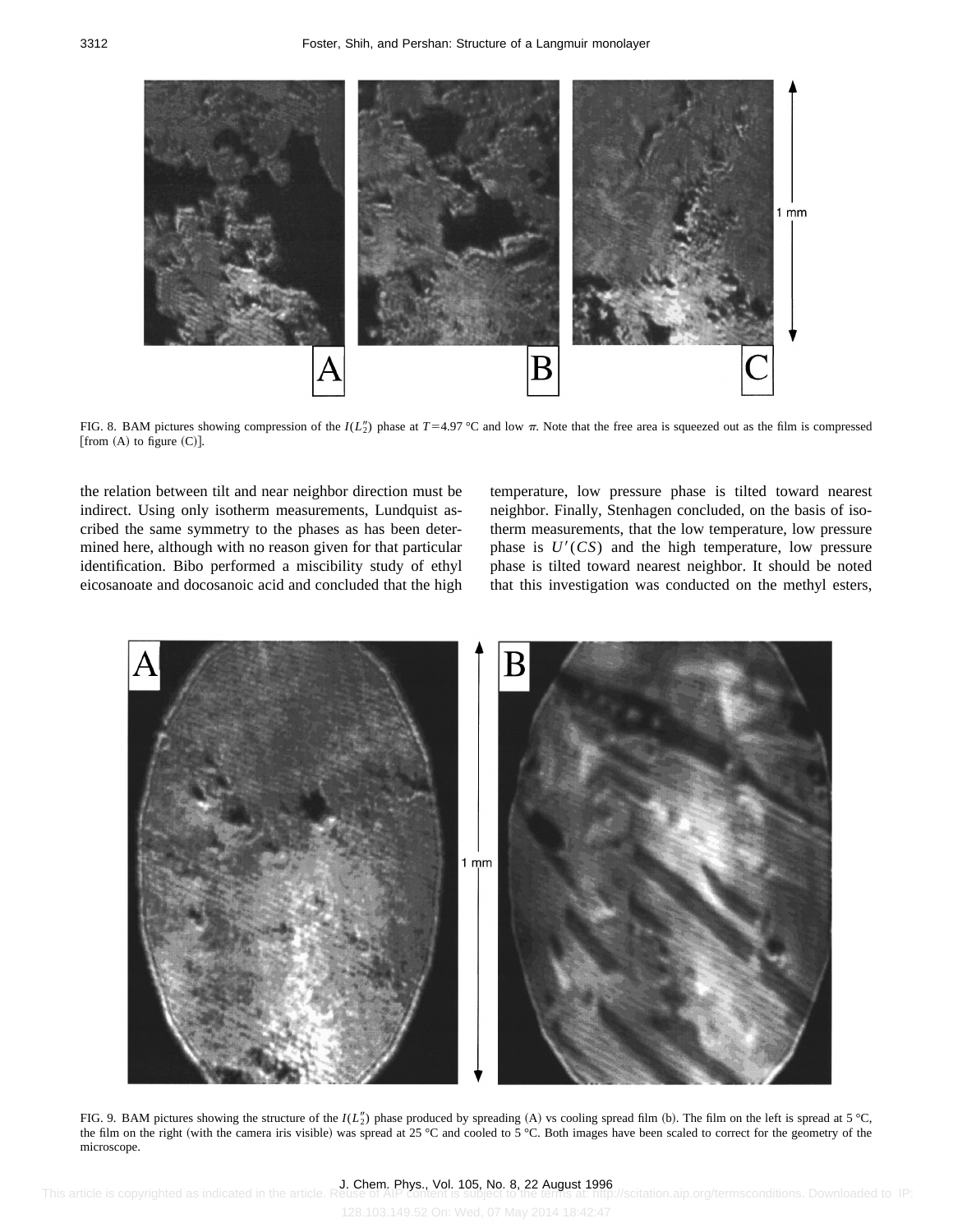

FIG. 10. BAM images showing textural changes on warming a film, initially deposited in the  $I(L_2^{\prime\prime})$  phase.

35

while Lundquist and Bibo studied the ethyl ester system. The difference between the results described here and the work of Bibo perhaps may be due to the difference between the methyl ester and ethyl ester system. However, this will only be resolved when structural measurements for the ethyl ester system are available.

The untilted phases in this system, as observed in both the BAM and x-ray measurements, are similar to those seen in films of other materials. Because these three phases have been observed in many films including fatty acid and alcohol systems at high density,<sup>16,38,39</sup> it is widely thought<sup>38</sup> that the structure of these phases is due primarily to chain–chain interactions. Additional weight is given to this hypothesis by the similarity of bulk alkane chain packing<sup>42</sup> to the structures observed in these films. Nevertheless, recent studies of mixed acid/alcohol monolayers by Fischer *et al.* show dramatic variations with the polar head group.<sup>53</sup> All of these transitions have been described within the framework of a phenomenological Landau theory.<sup>11</sup>

Δ t [dynes/cm]  $\Omega$ 26 28 24 10 15 Area/Molecule [Å<sup>2</sup>] time [hours]

30 25 t [dynes/cm  $10$ 8  $12$  $16$  ${\bf 40}$ 60 80 20  $\circ$ 20 100 Area/molecule [Å2] Time [hours]

FIG. 11. A typical relaxation isotherm of methyl eicosanoate at  $T=21 \degree C$ . (A) shows the pressure as a function of area, with relaxations in pressure visible as lines at constant area. The relaxed points are shown by the  $\circ$ symbols. (B) shows the same data as a function of time. The relaxation of the pressure is clearly visible here.

FIG. 12. Demonstration of how the pressure relaxes to the same value after each compression for  $\pi \approx 15$  dynes/cm.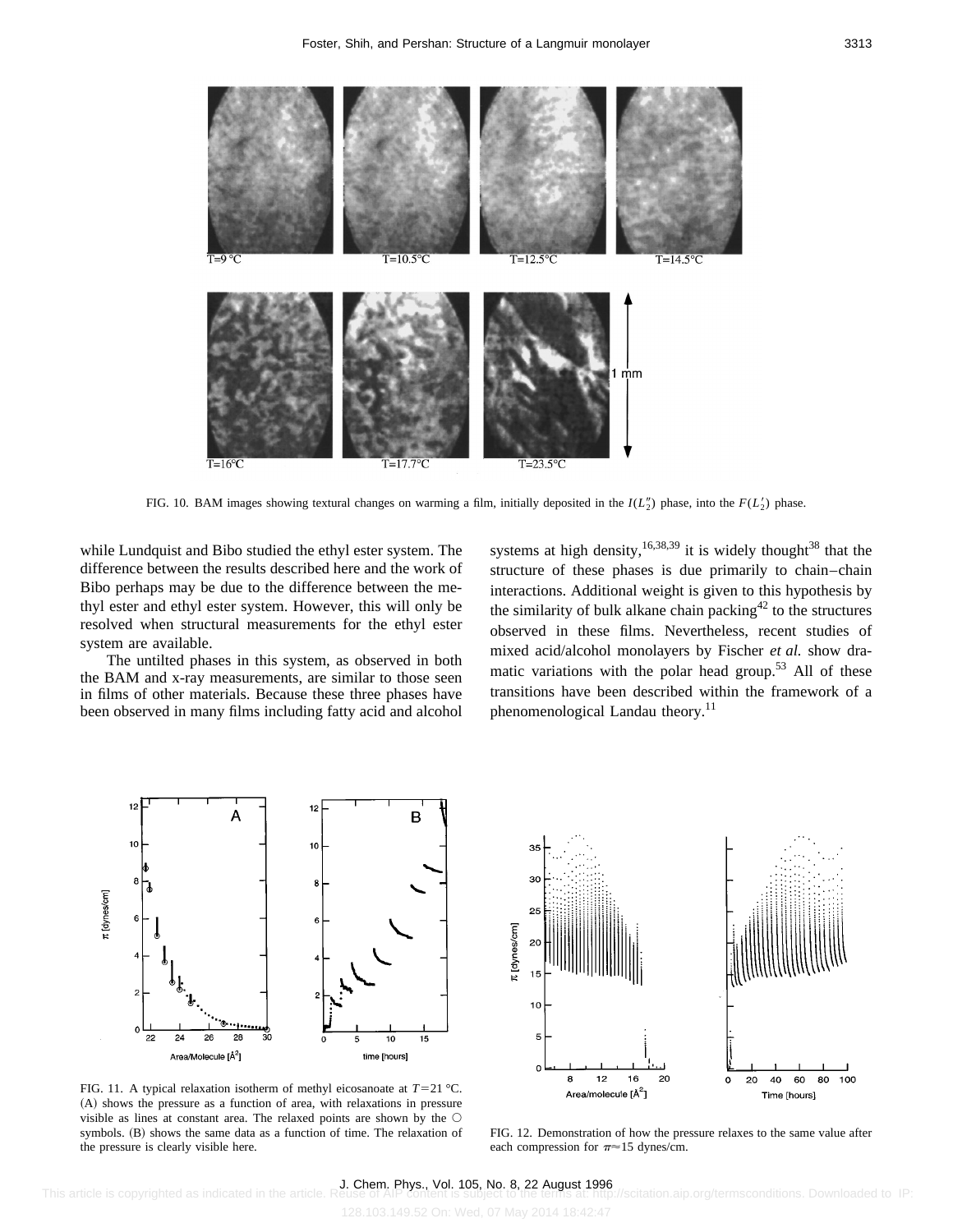A new phase, the  $\tau$  phase, that was observed in this study is illustrated by the data in Fig. 5. Two peaks are observed with in-plane momentum transfers that merge with increasing temperature. The film remains tilted since both peaks are out of the plane. On the basis of these measurements, it is believed that the new phase has a Rotator IV-like structure.

### **CONCLUSION**

The structure and phases of a relaxed<sup>17,24</sup> Langmuir monolayer (LM) of methyl eicosanoate was studied in the temperature range of 5 to 27 °C using BAM and grazing incidence x-ray scattering. Relaxation isotherms taken on this system were reproducible and reflected structural features of the film directly observed by x-ray scattering. Six phases were identified (see Fig. 1). The three untilted phases, present at high pressure, are similar to those seen at high pressure in other saturated alkane system.<sup>8,11</sup> At low pressure, there are three phases: the  $I(L_2'')$ ; the  $F(L_2')$ , and the  $\tau$ . The  $I(L_2'')$  phase, present at low temperature, is crystalline with the molecules tilted toward nearest neighbor. The  $F(L'_2)$  phase, present between 13 °C and 22 °C, is thought to be hexatic $<sup>6</sup>$  with tilt toward the next nearest neighbor. Fi-</sup> nally, the  $\tau$  phase, present above 22 °C, has a similar structure to the  $F(L'_2)$  phase, with the exception that it has a rotator-IV-like structure that averages out the in-plane distortions, resulting in a single  $Q_{xy}$  peak.

These measurements have resolved an ongoing controversy<sup>26,27,54</sup> as to the microscopic structure of the various phases within this system.

#### **ACKNOWLEDGMENTS**

The research described here was supported by Grant Nos. NSF-DMR-91-13782, NSF-DMR-94-00396, and NSF-DMR-95-23440. Some of the experiments were carried out on the Harvard/BNL liquid surface reflectometer on beam line X22B at the National Synchrotron Light Source, Brookhaven National Laboratory. This facility is supported by Grant No. DE-AC02-76CH00016.

- <sup>1</sup>N. W. Ashcroft and N. D. Mermin, *Solid State Physics* (Holt, Rinehart, and Winston, New York, 1976).
- <sup>2</sup>P. deGennes, *Scaling Concepts in Polymer Physics* (Cornell University Press, Ithaca and London, 1979).
- <sup>3</sup>P. deGennes and J. Prost, *The Physics of Liquid Crystals* (Oxford University Press, New York, 1994).
- <sup>4</sup> A. Sali, E. Shakhnovich, and M. Karplus, Nature 369, 248 (1994).
- 5M. K. Durbin, A. Malik, R. Ghaskadvi, M. C. Shih, P. Zschack, and P. Dutta, J. Phys. Chem. 98, 1753 (1994).
- 6B. Fischer, M. W. Tsao, J. Ruiz-Garcia, T. M. Fischer, D. K. Schwartz, and C. M. Knobler, J. Phys. Chem. 98, 7430 (1994).
- ${}^{7}$ G. A. Overbeck and D. Mobius, J. Phys. Chem. **97**, 7999 (1993).
- 8V. M. Kaganer, I. R. Peterson, R. M. Kenn, M. C. Shih, M. Durbin, and P. Dutta, J. Chem. Phys. **102**, 9412 (1995).
- <sup>9</sup> I. Langmuir, J. Am. Chem. Soc. **39**, 1848 (1917).
- <sup>10</sup>D. R. Nelson and B. I. Halperin, Phys. Rev. B **19**, 2457 (1979).
- $11$  V. M. Kaganer and E. B. Loginov, Phys. Rev. Lett. **71**, 2599 (1993).
- <sup>12</sup>M. Losche and H. Möhwald, Rev. Sci. Instr. 55, 1968 (1984).
- <sup>13</sup> S. Henon and J. Meunier, Rev. Sci. Instr. **62**, 936 (1991).
- 14B. Moore, C. M. Knobler, D. Broseta, and F. Rondelez, J. Am. Chem. Soc., Faraday Trans. 2, 1753 (1986).
- <sup>15</sup>K. Kjaer, J. Als-Nielsen, C. A. Helm, L. A. Laxhuber, and H. Möhwald, Phys. Rev. Lett. 58, 2224 (1987).
- <sup>16</sup>B. Lin, M. C. Shih, T. M. Bohanon, G. E. Ice, and P. Dutta, Phys. Rev. Lett. 65, 191 (1990).
- 17M. L. Schlossman, D. K. Schwartz, P. S. Pershan, E. H. Kawamoto, G. J. Kellogg, and S. Lee, Phys. Rev. Lett. 66, 1599 (1991).
- $^{18}$ B. Berge, Phys. Rev. Lett. **73**, 1652 (1994).
- <sup>19</sup> J. P. Rieu, J. F. Legrand, A. Renault, B. Berge, B. M. Ocko, X. Z. Wu, and M. Deutsch, J. Phys. II 5, 607 (1995).
- 20X. Qiu, J. Ruiz-Garica, and C. M. Knobler, Mater. Res. Soc. Symp. Proc. 237, 263 (1992).
- <sup>21</sup> J. Als-Nielsen and H. Möwald, in *Handbook of Synchrotron Radiation*, *Vol. 4*, edited by S. Ebashi, E. Rubenstein, and M. Koch (North Holland, Amsterdam, 1991), p. 1.
- 22D. Jacquemain, S. G. Wolf, F. Leveiller, M. Deutsch, K. Kjaer, J. Als-Nielsen, M. Lahav, and L. Leiserowitz, Angew. Chem. Int. Ed. Engl. **31**, 130 (1992).
- 23P. Dutta, in *Phase Transitions in Surface Films*, edited by H. Taub, G. Torzo, H. Lauter, and S. Fain, (Plenum, New York, 1991),
- 24G. M. Bommarito, W. J. Foster, P. S. Pershan, and M. L. Schlossman, J. Chem. Phys. (to be published).
- 25D. K. Schwartz, M. L. Schlossman, and P. S. Pershan, J. Chem. Phys. **96**, 2356 (1991).
- 26E. Stenhagen, in *Determination of Organic Structures by Physical Meth*ods, Vol. 1, edited by E. A. Braude and F. C. Nachod (Academic, New York, 1955), p. 325.
- <sup>27</sup>M. Lundquist, Chem. Scr. **1**, 197 (1971).
- <sup>28</sup> K. S. Birdi, *Lipid and Biopolymer Monolayers at Liquid Interfaces* (Plenum, New York, 1989).
- 29G. L. Gaines, *Insoluble Monolayers at Liquid-Gas Interfaces, Interscience Monographs on Physical Chemistry* (Wiley, New York, 1966).
- 30C. M. Knobler, in *Advances in Chemical Physics*, edited by S. Rice and I. Prigogine (Wiley, New York, 1990), Vol. 77, p. 397.
- $31$  J. T. Buontempo and S. A. Rice, J. Chem. Phys. **98**, 5835 (1993).
- <sup>32</sup> T. Kato, Y. Hirobe, and M. Kato, Langmuir 7, 2208 (1991).
- 33R. E. Heikkila, C. N. Kwong, and D. G. Cornwell, J. Lipid Res. **11**, 190  $(1970).$
- 34E. Pezron, P. M. Claesson, J. M. Berg, and Vollhardt, J. Coll. Interface Sci. 138, 245 (1990).
- 35D. K. Schwartz, Thesis, Harvard University, 1991.
- 36P. S. Pershan, *Structure of Liquid Crystal Phases, World Scientific Lecture Notes in Physics* (World Scientific, Teaneck, New Jersey, 1988).
- <sup>37</sup>S. Stallberg-Stenhagen and E. Stenhagen, Nature 156, 239 (1945).
- 38S. W. Barton, B. N. Thomas, E. B. Flom, S. A. Rice, B. Lin, J. B. Peng, J. B. Ketterson, and P. Dutta, J. Chem. Phys. 89, 2257 (1988).
- 39M. C. Shih, T. M. Bohanon, J. M. Mikrut, P. Zschack, and P. Dutta, J. Chem. Phys. **97**, 4485 (1992).
- $^{40}$ K. Kjaer, J. Als-Nielsen, C. A. Helm, P. Tippman-Krayer, and H. Mohwald, J. Phys. Chem. 93, 3200 (1989).
- 41M. L. Schlossman and P. S. Pershan, in *Light Scattering By Liquid Surfaces and Complementary Techniques*, edited by D. Langevin (Marcel Dekker, New York, 1990), p. 365.
- 42E. B. Sirota, J. H. E. King, D. M. Singer, and H. H. Shao, J. Chem. Phys. 98, 5809 (1993).
- <sup>43</sup> J.-M. Flesselles, M. O. Magnasco, and A. Libchaber, Phys. Rev. Lett. **67**, 2489 (1991).
- 44L. Bourdieu, P. Silberzan, and D. Chatenay, Phys. Rev. Lett. **67**, 2029  $(1991).$
- <sup>45</sup>K. Miyano and K. Tamada, Langmuir 8, 160 (1992).
- <sup>46</sup>D. K. Schwartz and C. M. Knobler, J. Phys. Chem. **97**, 8849 (1993).
- <sup>47</sup> S. Hénon and J. Meunier, J. Chem. Phys. 98, 9148 (1993).
- <sup>48</sup> J. Ruiz-Garcia, X. Oiu, M.-W. Tsao, G. Marshall, C. M. Knobler, G. A. Overbeck, and D. Mobius, J. Phys. Chem. 97, 6955 (1993).